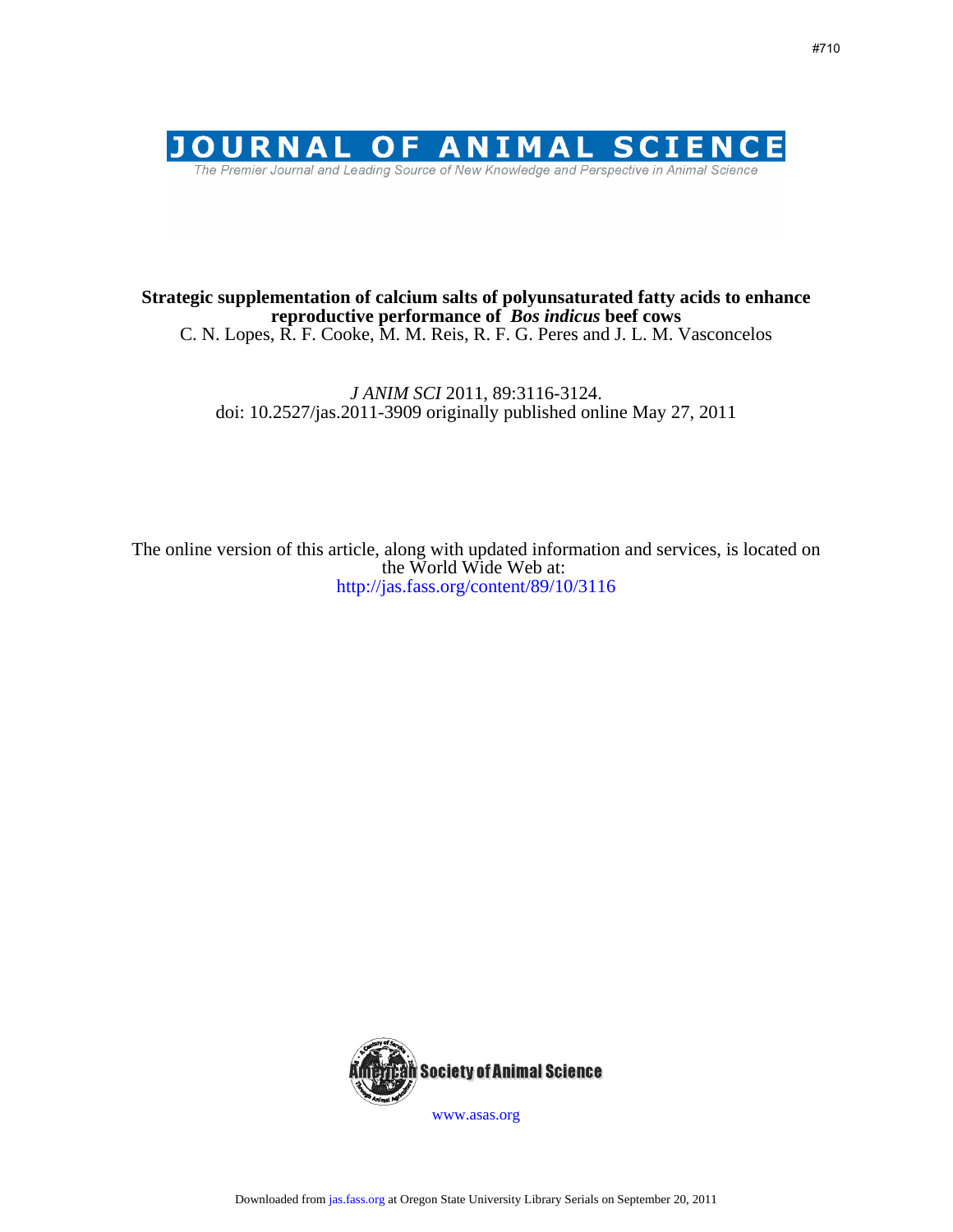# **Strategic supplementation of calcium salts of polyunsaturated fatty acids to enhance reproductive performance of** *Bos indicus* **beef cows**

**C. N. Lopes,\* R. F. Cooke,† M. M. Reis,\* R. F. G. Peres,\* and J. L. M. Vasconcelos\*1**

\*Departamento de Produção Animal, Faculdade de Medicina Veterinária e Zootecnia-UNESP, Botucatu-SP 18618-000, Brazil; and †Oregon State University–Eastern Oregon Agricultural Research Center, Burns 97720

**ABSTRACT:** Five experiments evaluated the effects of supplemental Ca salts of PUFA on reproductive function of *Bos indicus* beef cows. In Exp. 1, nonlactating and multiparous grazing cows  $(n = 51)$  were assigned to receive (as-fed basis) 0.1 kg of a protein-mineral mix  $+$  0.1 kg of ground corn per cow/d, in addition to 0.1 kg per cow/d of 1) Ca salts of PUFA  $(PF)$ , 2) Ca salts of SFA (SF), or 3) kaolin (control). Treatments were offered from d 0 to 20 of the estrous cycle. No treatment effects were detected on serum progesterone concentrations ( $P = 0.83$ ), day of luteolysis ( $P = 0.86$ ), or incidence of short cycles  $(P = 0.84)$ . In Exp. 2, nonlactating and multiparous grazing cows  $(n = 43)$  were assigned to receive PF, SF, or control from d 0 to 8 of the estrous cycle. On d 6, all cows received (intramuscularly) 25 mg of  $PGF_{2\alpha}$ . No treatment effects were detected on serum progesterone concentrations on d 6 (*P*  $= 0.37$ , and incidence ( $P = 0.67$ ) or estimated time of luteolysis  $(P = 0.44)$ . In Exp. 3, twenty-seven lactating and multiparous grazing cows, approximately 30 to 40 d postpartum, were assigned to receive PF or control for 10 d beginning at the first postpartum ovulation. No treatment effects were detected  $(P = 0.85)$  on incidence of short cycles. In Exp. 4, lactating and multiparous grazing cows  $(n = 1,454)$ , approximately 40 to 60 d postpartum, were assigned to receive 1 of the 7 treatments for 28 d after timed AI (**TAI**; d 0): 1) control from d 0 to 28, 2) SF from d 0 to 14 and then control, 3) PF from d 0 to 14 and then control, 4) SF from d 0 to 21 and then control, 5) PF from d 0 to 21 and then control,  $6)$  SF from d 0 to 28, and 7) PF from d 0 to 28. Cows receiving PF for more than 21 d after TAI had greater  $(P < 0.01)$  pregnancy to TAI compared with all other treatments combined (50.4 vs. 42.4%, respectively). In Exp. 5, lactating and multiparous grazing cows  $(n = 501)$ , approximately 40 to 60 d postpartum, were assigned to receive 1 of the 4 treatments for 21 d after TAI  $(d\ 0)$ : 1) PF from d 0 to 14 and then control, 2) control from d 0 to 6 and then PF, 3) control from d 0 to 13 and then PF, and 4) PF from d 0 to 21. Cows receiving PF after d 14 of the experiment had greater  $(P = 0.02)$  pregnancy to TAI compared with cows not receiving PF during the same period (46.8 vs. 33.1%, respectively). In summary, supplemental Ca salts of PUFA during the expected time of luteolysis increased pregnancy to TAI in beef cows.

**Key words:** beef cow, luteolysis, polyunsaturated fatty acid, pregnancy, progesterone

*©2011 American Society of Animal Science. All rights reserved.* J. Anim. Sci. 2011. 89:3116–3124

doi:10.2527/jas.2011-3909

## **INTRODUCTION**

The major objective of cow-calf systems is to produce 1 calf per cow annually. Therefore, reproductive performance of the cowherd determines the overall efficiency of cow-calf operations. Recent studies from our research group demonstrated that supplementation of Ca salts of PUFA after breeding was beneficial to reproductive performance of beef females (Lopes et al., 2009). More specifically, PUFA supplementation during the period when luteolysis would occur (Figueiredo et al., 1997) increased pregnancy rates in Nelore (*Bos indicus*) beef cows (Lopes et al., 2009). Consequently, strategic postbreeding PUFA supplementation can be adopted by cow-calf producers as a nutritional alternative to enhance reproductive performance of the cowherd.

Beneficial postbreeding effects of PUFA include modulation of  $PGF_{2\alpha}$  synthesis and luteolysis (Williams and Stanko, 2000; Funston, 2004), increased circulating progesterone concentrations (Grummer and Carroll, 1991; Lopes et al., 2009), and enhanced maternal recognition of pregnancy (Wathes et al., 2007). However, additional research is required to better understand the physiological mechanisms associating PUFA and early pregnancy maintenance in beef cows. This resultant

<sup>1</sup> Corresponding author: vasconcelos@fmvz.unesp.br

Received January 25, 2011. Accepted May 12, 2011.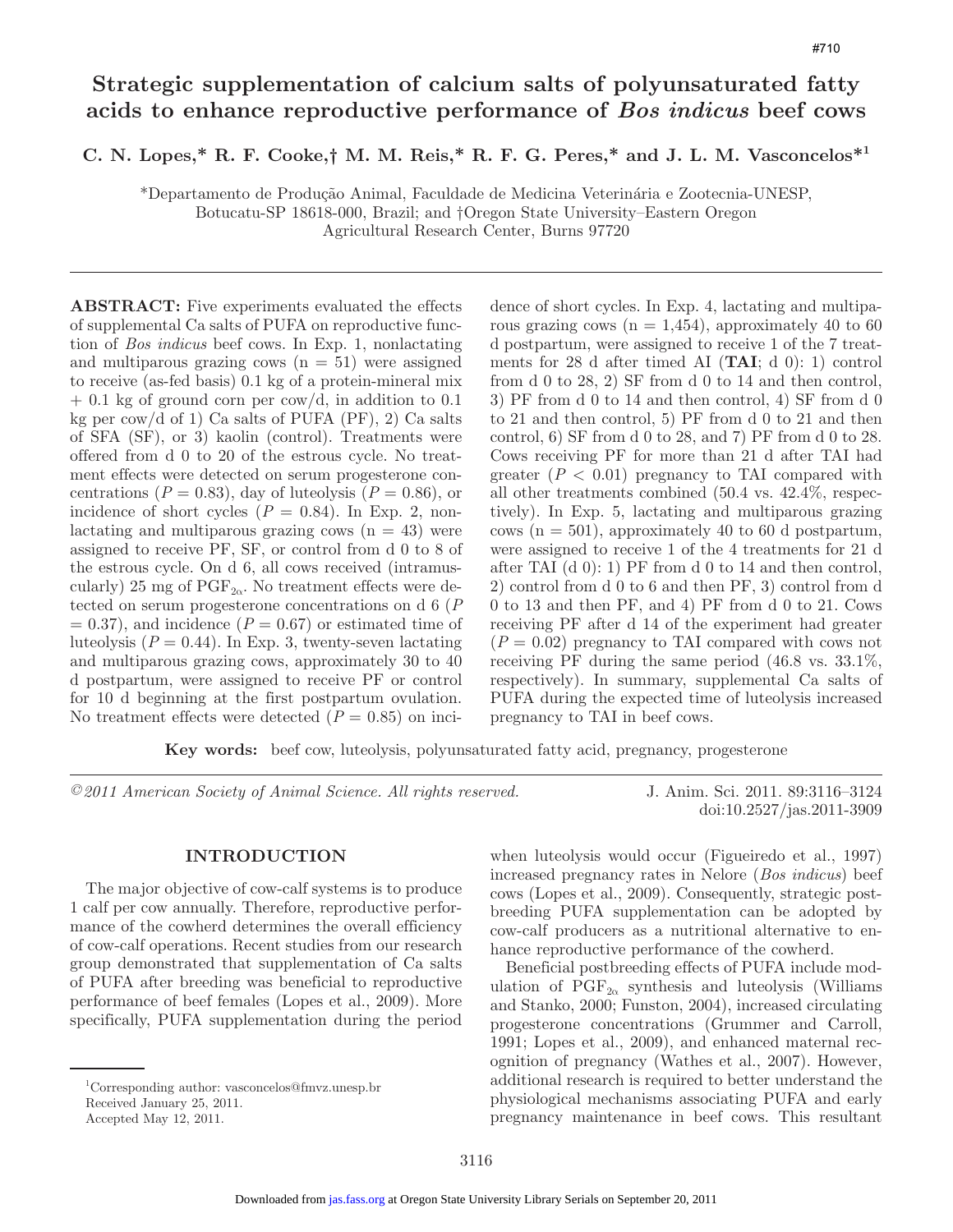knowledge will promote the development and improvement of strategic PUFA supplementation programs to enhance reproductive efficiency of beef females.

Five experiments were conducted to investigate the effects of postbreeding PUFA supplementation on reproductive function of *B. indicus* females. Experiment 1 evaluated if PUFA influences circulating progesterone concentrations during the estrous cycle and timing of luteolysis. Experiment 2 evaluated if PUFA alters the sensitivity of a 6-d corpus luteum to exogenous  $\mathrm{PGF}_{2\alpha}$ treatment. Experiment 3 evaluated if PUFA alters the incidence of short cycles, whereas Exp. 4 and 5 compared pregnancy to timed AI of beef cows receiving postbreeding PUFA supplementation in different lengths.

# **MATERIALS AND METHODS**

The animals utilized herein were cared for in accordance with the practices outlined in the Guide for the Care and Use of Agricultural Animals in Agricultural Research and Teaching (FASS, 1999).

#### *Animals, Treatments, and Sampling*

*Exp. 1.* This experiment was conducted from October to November 2008 at a commercial cow-calf operation located in São Paulo, Brazil. Sixty nonlactating multiparous Nelore (*B. indicus*) cows (BCS =  $4.8 \pm$ 0.03; Wagner et al., 1988) were assigned to an estrous synchronization protocol (Meneghetti et al., 2009) from d −11 to 0. At the end of the estrous synchronization protocol (d 0), cows were stratified by BCS and allocated to 12 *Brachiaria brizantha* pastures (5 cows/pasture) with similar and adequate forage availability. Pastures were randomly assigned to receive (as-fed basis) 0.1 kg of a protein-mineral mix  $+$  0.1 kg of ground corn per cow daily, in addition to 0.1 kg/cow daily of Ca salts of PUFA source (**PF**; Megalac-E, Quimica Geral do Nordeste, Rio de Janeiro, Brazil), or 0.1 kg/cow daily of Ca salts of SFA source (**SF**; Megalac, Church and Dwight, Princeton, NJ), or 0.1 kg/cow daily of kaolin (control; rumen-inert indigestible substance). Pasture was considered the experiment unit  $(n = 4/\text{treatment})$ . Treatments were offered daily at 0800 h, from d 0 to 20 of the experiment, and bunk space was approximately 1.0 m/cow. The PF and SF treatments were isocaloric and isonitrogenous, but differed in fatty acid (**FA**) profile. Composition and nutritional content of treatments are described in Tables 1 and 2. Blood samples were collected on d 2, 4, 6, 8, 10, 12, 14, 15, 16, 17, 18, 19, and 20, approximately 8 to 10 h after supplements were offered for determination of serum progesterone concentrations. Luteolysis was determined when serum progesterone concentrations were  $\langle 1.5 \text{ ng/mL}$ . This criterion was adopted herein and in the subsequent experiments because of potential contribution of adrenal progesterone to the total circulating progesterone in *B. indicus*-influenced females (Cooke and Arthington,

**Table 1.** Composition and nutrient profile of proteinmineral mixes offered during the study

| Item                       | Exp. 1<br>and $21$ | Exp.3<br>to $5^2$ |
|----------------------------|--------------------|-------------------|
| Ingredient, as-fed basis   |                    |                   |
| Cane molasses, %           |                    | 2.50              |
| Ground corn, %             |                    | 26.00             |
| Citrus pulp, $%$           | 2.00               |                   |
| Soybean meal, %            |                    | 20.00             |
| Cottonseed meal, %         | 42.00              |                   |
| Urea, $%$                  | 4.50               | 6.25              |
| Calcium diphosphate, %     |                    | 17.50             |
| Calcium carbonate, %       |                    | 2.50              |
| Elemental S, %             |                    | 0.25              |
| Mineral mix, %             | $51.5^3$           | 5.00 <sup>4</sup> |
| Sodium chloride, %         |                    | 20.00             |
| Nutrient profile, DM basis |                    |                   |
| DM, %                      | 93.0               | 94.1              |
| TDN, %                     | 44.0               | 38.0              |
| $CP, \%$                   | 30.0               | 31.6              |
| NDF, $%$                   | 2.9                | 4.2               |
| Ether extract, %           | 0.1                | 1.2               |
| Ca, %                      | 7.7                | 5.2               |
| $P, \%$                    | 2.0                | 3.8               |

1 Values provided by manufacturer (Lambisk V, Bellman Nutrição Animal Ltda., Mirassol, São Paulo, Brazil).

<sup>2</sup>Values provided by manufacturer (Propec Consultoria Rural Ltda., Campo Grande, Mato Grosso do Sul, Brazil).

3 Values not provided by manufacturer.

4 Contained 12.0% Mg, 16.5% S, 0.10% Co, 1.25% Cu, 0.08% I, 0.96% Mn, 0.01% Se, 2.8% Zn, 1.1% Fe.

2009). Cows with serum progesterone concentrations  $\langle 1.5 \text{ ng/mL} \rangle$  on d 2, but progesterone concentrations increasing and  $\geq 1.5$  ng/mL on d 4 and 6, were classified as ovulated. Only samples from ovulated cows were used in the subsequent analysis  $(n = 51)$ . Short cycles were determined in ovulated cows that experienced luteolysis before d 10 of the experiment.

*Exp. 2.* This experiment was conducted from November to December 2008 at a commercial cow-calf operation located in São Paulo, Brazil. Fifty-three nonlactating multiparous Nelore cows ( $BCS = 4.9 \pm 0.03$ ;

**Table 2.** Fatty acid profile of fatty acid sources (Ca salts) offered during the study<sup>1</sup>

| <b>Item</b>                   | PUFA <sup>2</sup> | $SFA^3$ |
|-------------------------------|-------------------|---------|
| Lauric acid $(12:0)$ , $%$    | 0.1               | 0.2     |
| Mystiric acid $(14:0)$ , %    | 0.2               | 1.6     |
| Palmitic acid $(16:0)$ , $%$  | 17.5              | 50.8    |
| Palmitoleic acid $(16:1)$ , % | 0.3               | 0.0     |
| Stearic acid $(18:0)$ , $%$   | 5.1               | 4.1     |
| Oleic acid $(18:1)$ , %       | 31.7              | 35.7    |
| Linoleic acid $(18:2)$ , $%$  | 39.8              | 7.0     |
| Linolenic acid $(18:3)$ , $%$ | 2.7               | 0.2     |
| Other                         | 2.6               | 0.4     |

<sup>1</sup>As percentage of total fatty acids. Values provided by manufacturers.2 Megalac-E (Quimica Geral do Nordeste, Rio de Janeiro, Brazil),

derived from soybean oil.

3 Megalac (Church & Dwight Co. Inc., Princeton, NJ), derived from palm oil.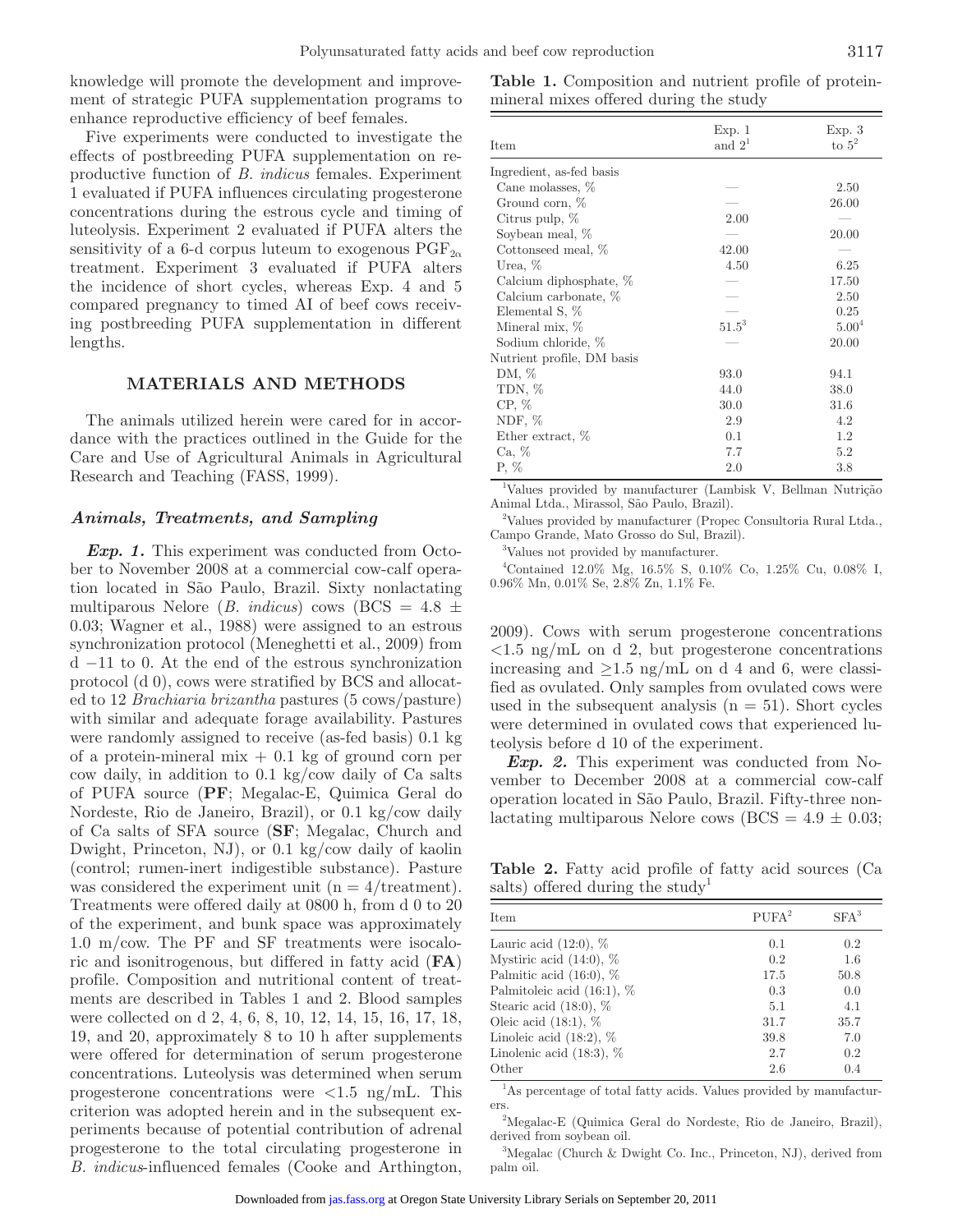Wagner et al., 1988) were assigned to an estrous synchronization protocol (Meneghetti et al., 2009) from d −11 to 0. At the end of the estrous synchronization protocol (d 0), cows were stratified by BCS and allocated to 12 *B. brizantha* pastures (4 or 5 cows/pasture) with similar and adequate forage availability. Pastures were randomly assigned to receive PF, SF, or control. Pasture was considered the experiment unit  $(n = 4)$ treatment). Treatments were offered daily at 0800 h, from d 0 to 8 of the experiment, and bunk space was approximately 1.0 m/cow. Composition and nutritional profile of treatments are described in Tables 1 and 2. On d 6 of the experiment, all cows received a  $PGF_{2\alpha}$ treatment (25 mg of Lutalyse, Pfizer Animal Health, São Paulo, Brazil) to evaluate treatment effects on luteolysis. Blood samples were collected on d 3 and 6 (immediately before to  $\mathrm{PGF}_{2\alpha}$  treatment), and every 12 h from d 6 to 8 for determination of serum progesterone concentrations. Cows with serum progesterone concentrations  $\langle 1.5 \text{ ng/mL} \rangle$  on d 3, but progesterone concentrations  $\geq 1.5$  ng/mL on d 6, were classified as ovulated. Only samples from ovulated cows were used in the subsequent analysis  $(n = 43)$ . Luteolysis was determined when serum progesterone concentrations from samples collected after the  $\mathrm{PGF}_{2\alpha}$  treatment were <1.5 ng/mL (Cooke and Arthington, 2009). Cows with serum progesterone concentrations  $\geq$ 1.5 ng/mL 48 h after PGF<sub>2 $\alpha$ </sub> treatment were considered as having a functional corpus luteum and not responsive to the  $\mathrm{PGF}_{2\alpha}$  treatment.

*Exp. 3.* This experiment was conducted in April 2009 at a commercial cow-calf operation located in Mato Grosso do Sul, Brazil. Forty-six anestrous, lactating multiparous Nelore cows (BCS =  $4.8 \pm 0.02$ ; Wagner et al., 1988), approximately 30 to 40 d postpartum, were assigned to an estrous synchronization protocol, consisting of 48-h calf removal  $(d - 2)$  and a 100-µg treatment of GnRH (Fertagyl, Intervet/Schering-Plough Animal Health, São Paulo, Brazil) on d 0 concurrent with calf return. Estrous cyclicity was evaluated by detecting the presence of a corpus luteum, via transrectal ultrasonography (7.5-MHz transducer, 500V, Aloka, Wallingford, CT) on d  $-14$ , 0, and 2. Cows without a corpus luteum on  $d -14$  and 0 were classified as anestrous. At the end of the estrous synchronization protocol (d 0), cows were stratified by BCS and allocated to 8 *B. brizantha* pastures (5 or 6 cows/pasture) with similar and adequate forage availability. Pastures were randomly assigned to receive PF or control. Pasture was considered the experiment unit  $(n = 4/\text{treatment})$ . Treatments were offered daily at 0800 h, from d 0 to 10 of the experiment, and bunk space was approximately 0.8 m/cow. Composition and nutritional profile of treatments are described in Tables 1 and 2. Ovulation was verified by disappearance of the largest follicle from d 0 to 2 via transrectal ultrasonography (7.5-MHz transducer, 500V, Aloka). Only cows classified as ovulated were maintained in the experiment  $(n = 27)$ . No experimental units were lost when cows that did not ovulate were removed from the experiment, and number of cows per pasture ranged from 2 to 4. Blood samples were collected on d 7, 8, 9, and 10, approximately 3 to 4 h after supplements were offered for determination of serum progesterone concentrations. Luteolysis was determined when serum progesterone concentrations were  $\langle 1.5 \text{ ng/mL} \rangle$  (Cooke and Arthington, 2009). Short cycles were determined in ovulated cows that experienced luteolysis before d 10 of the experiment.

*Exp. 4.* This experiment was conducted in January and February 2009 at a commercial cow-calf operation located in Mato Grosso do Sul, Brazil. A total of 1,454 lactating multiparous Nelore cows ( $BCS = 4.7 \pm 0.05$ ), approximately 40 to 60 d postpartum, were assigned to the estrous synchronization protocol described by Meneghetti et al.  $(2009)$  from d −11 to 0, with the inclusion of calf removal from  $d - 2$  to 0. All cows were assigned to fixed-time AI on d 0. To account for potential bull and technician effects, semen source and AI technicians were equally distributed among pastures and treatments. Immediately after AI (d 0), cows were allocated randomly to 28 *Brachiaria humidicula* pastures (approximately 52 cows/pasture) with similar and adequate forage availability. Pastures were considered the experimental unit, and assigned randomly to 1 of the 7 treatment combinations: 1) control from d 0 to 28 (n **=** 3 pastures), 2) SF from d 0 to 14 and control from d 15 to 28 (**SF14**;  $n = 3$  pastures), 3) PF from d 0 to 14 and control from d 15 to 28 (**PF14**;  $n = 6$ pastures), 4) SF from d 0 to 21 and control from d 22 to 28 (**SF21**; 3 pastures), 5) PF from d 0 to 21 and control from d 22 to 28 (**PF21**; 5 pastures), 6) SF from d 0 to 28 (**SF28**; 3 pastures), and 7) PF from d 0 to 28 (**PF28**; 5 pastures). Treatments were not uniformly distributed across pastures because of reduced availability of the SFA source and to comply with the management scheme of the operation where the experiment was conducted, which adopted postbreeding inclusion of PUFA because of the benefits described previously by our research group (Lopes et al., 2009). Treatments were offered daily at 0800 h, and bunk space was approximately 1.0 m/cow. Composition and nutritional content of treatments are described in Tables 1 and 2. Pregnancy status was verified by detecting a fetus with transrectal ultrasonography  $(5.0\text{-}MHz \ transducer;$ 500V, Aloka) on d 28.

*Exp. 5.* This experiment was conducted in February and March 2009 at a commercial cow-calf operation located in Mato Grosso, Brazil. A total of 501 lactating multiparous Nelore cows ( $BCS = 4.8 \pm 0.04$ ), approximately 40 to 60 d postpartum, were assigned to an estrous synchronization + timed-AI protocol as in Exp. 4. Immediately after timed AI (d 0), cows were allocated randomly to 16 *B. brizantha* pastures (approximately 31 cows/pasture) with similar and adequate forage availability. Pastures were considered the experimental unit, and assigned randomly to 1 of the 4 treatment combinations: 1) PF from d 0 to 14 and control from d 15 to 21 ( $\text{PFO-14}$ ; n = 4 pastures), 2)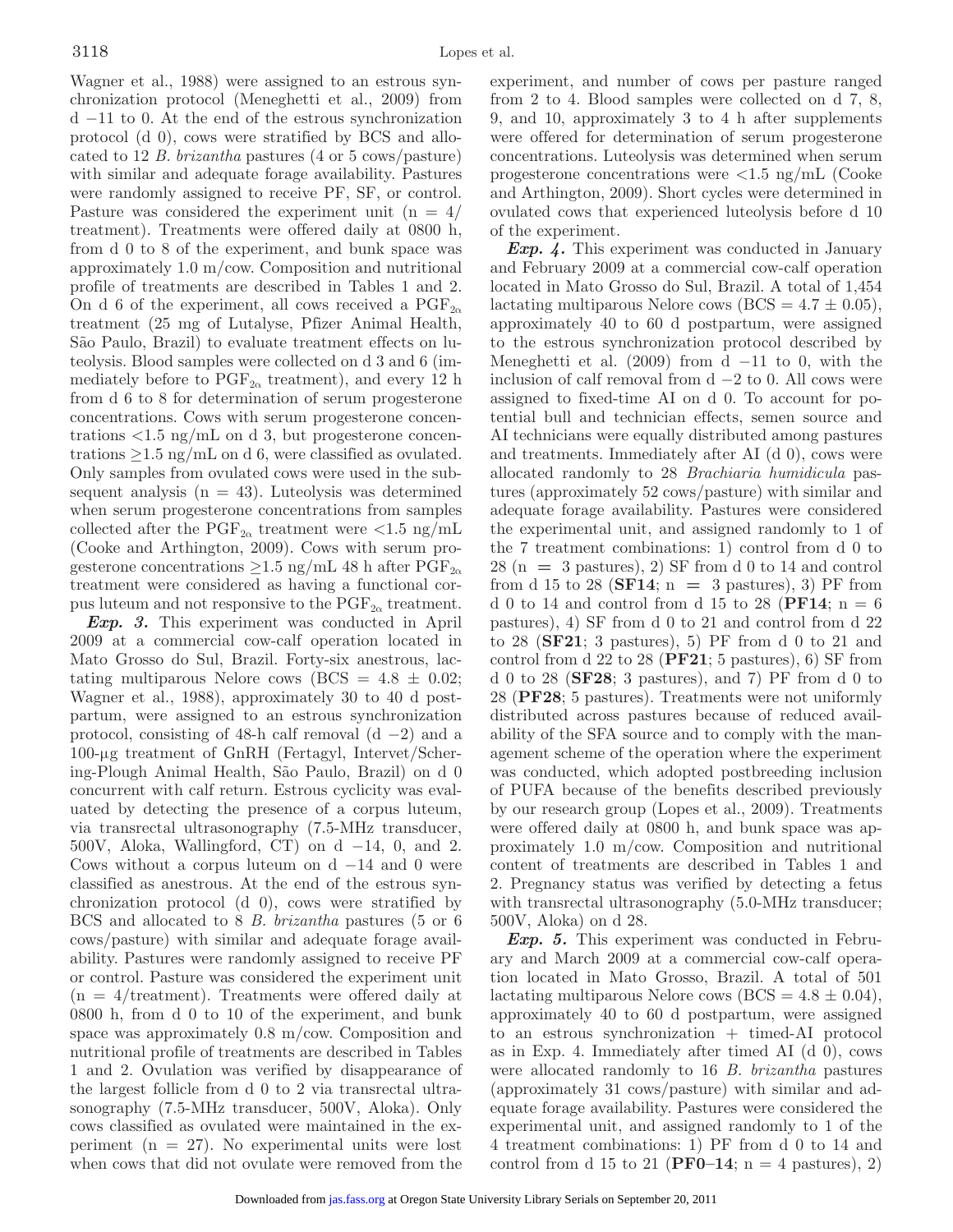control from d 0 to 6 and PF from d 7 to 21 (**PF7–21**;  $n = 4$  pastures), 3) control from d 0 to 13 and PF from 14 to 21 ( $\text{PF14-21}$ ; n = 3 pastures), and 4) PF from d 0 to 21 ( $\text{PFO-21}$ ; n = 5 pastures). As in Exp. 4, treatments were not uniformly distributed into pastures to comply with the management scheme of the operation where the experiment was conducted, which adopted postbreeding inclusion of PUFA because of the benefits described previously by our research group (Lopes et al., 2009). Treatments were offered daily at 0800 h, and bunk space was approximately 0.8 m/cow. Composition and nutritional content of treatments are described in Tables 1 and 2. Pregnancy status was verified by detecting a fetus with transrectal ultrasonography (5.0- MHz transducer; 500V, Aloka) on d 28.

# *Blood Analysis*

For Exp. 1, 2, and 3, blood was collected via coccygeal vein or artery into commercial blood collection tubes (10 mL, Vacutainer, Becton Dickinson, Franklin Lakes, NJ), placed on ice immediately, maintained at  $4^{\circ}$ C for 24 h, centrifuged at  $3,000 \times q$  for 10 min at room temperature for serum collection, and frozen at −20°C until further processing. Concentrations of progesterone were determined using a Coat-A-Count solid phase 125I RIA kit (Siemens Medical Solutions Diagnostics, Dallas, TX). Samples were analyzed after all experiments were concluded. The intra- and interassay CV were 5.1 and 6.3%, respectively. The minimum detectable concentration of progesterone was 0.1 ng/mL.

## *Statistical Analysis*

Serum progesterone concentrations (Exp. 1, 2, and 3) and timing of luteolysis (Exp. 1 and 2) were analyzed with the MIXED procedure (SAS Inst. Inc., Cary, NC) and Satterthwaite approximation to determine the denominator degrees of freedom for the tests of fixed effects. The model statement for progesterone analysis contained the effects of treatment, time variable (hour or day), and the interaction. Data were analyzed using pasture(treatment) and cow(pasture) as random variables. The specified term for the repeated statement was day (Exp. 1 and 3) or hour (Exp. 2), the subject was cow(pasture), and the covariance structure used was autoregressive, which provided the best fit for these analyses according to the Akaike information criterion. When progesterone data collected on d 6 within Exp. 1 and 2 are combined and analyzed jointly, the model statement contained the effects of treatment, experiment, and the resultant interaction. Data were analyzed using pasture(treatment  $\times$  experiment) and cow(pasture) as random variables. The model statement for time of luteolysis contained the effect of treatment. Data were analyzed using pasture(treatment) and cow(pasture) as random variables.

Incidence of short cycles (Exp. 3) and pregnancy to timed AI (Exp. 4 and 5) were analyzed as binary data with the GLIMMIX procedure of SAS with a binomial distribution and logit link function. Both model statements contained the effects of treatment, whereas pasture(treatment) and cow(pasture) were used as random variables.

For all analyses, significance was set at  $P \leq 0.05$ and tendencies were determined if  $P > 0.05$  and  $\leq 0.10$ . Results are reported according to treatment effects if no interactions were significant, or according to the highest-order interaction detected. Pregnancy to timed AI and incidence of short cycles are reported as means, whereas serum progesterone and timing of luteolysis are reported as least squares means. Results were separated using LSD (Exp. 3) or PDIFF (Exp. 1, 2, 4, and 5). Results from Exp. 4 and Exp. 5 were also analyzed using predetermined single-degree-of-freedom contrasts to directly evaluate PUFA supplementation during the expected time of luteolysis (d 16 after ovulation; Figueiredo et al., 1997). In Exp. 4, the following contrasts were used: 1) control +  $PF14$  +  $SF14$  vs. PF21 + PF28, compare cows receiving PUFA or no supplemental fat on d 16; 2) control + PF14 + SF14 vs. SF21 + SF28, compare cows receiving SFA or no supplemental fat on d 16; 3) control  $+$  SF14  $+$  PF14 vs.  $SF21 + SF28 + PF21 + PF28$ , compare cows receiving supplemental fat or not on d  $16; 4$ ) SF21 + SF28 vs. PF21 + PF28, compare cows receiving PUFA or SFA on d 16; and 5)  $PF21 + PF28$  vs. all other treatments, compare cows receiving PF vs. those receiving SFA and no supplemental fat on d 16. In Exp. 5, the following contrasts were used: 1)  $PF0-14$  vs.  $PF0-21$ + PF7–21 + PF14–21, compare cows receiving PF or no supplemental fat on d 16; 2) PF14–21 vs. PF0–21 + PF7–21, compare timing of beginning of supplementation in cows receiving PUFA on d 16; and 3) PF0–21 vs.  $PF7-21 + PF14-21$ , compare timing of beginning of supplementation in cows receiving PUFA on d 16.

#### **RESULTS**

#### *Exp. 1*

No treatment effects were detected  $(P = 0.83;$  Table 3) on serum progesterone concentrations during the estrous cycle (2.54, 2.62, and 2.76 ng/mL for control,  $SF$ , and  $PF$ , respectively;  $SEM = 0.26$ ). No treatment effects were detected  $(P = 0.86;$  Table 3) on day of luteolysis (17.5, 17.0, and 17.2 for control, SF, and  $PF$ , respectively;  $SEM = 0.64$ ). No treatment effects were detected  $(P = 0.84;$  Table 3) on incidence of short cycles (12.5, 11.7, and 5.8% for control, SF, and PF, respectively).

### *Exp. 2*

No treatment effects were detected  $(P = 0.67;$  Table 3) on incidence of lute olysis after the  $\mathrm{PGF}_{2\alpha}$  treatment (57.1, 76.9, and 62.5% for control, SF, and PF, respectively). Within cows that experienced luteolysis, no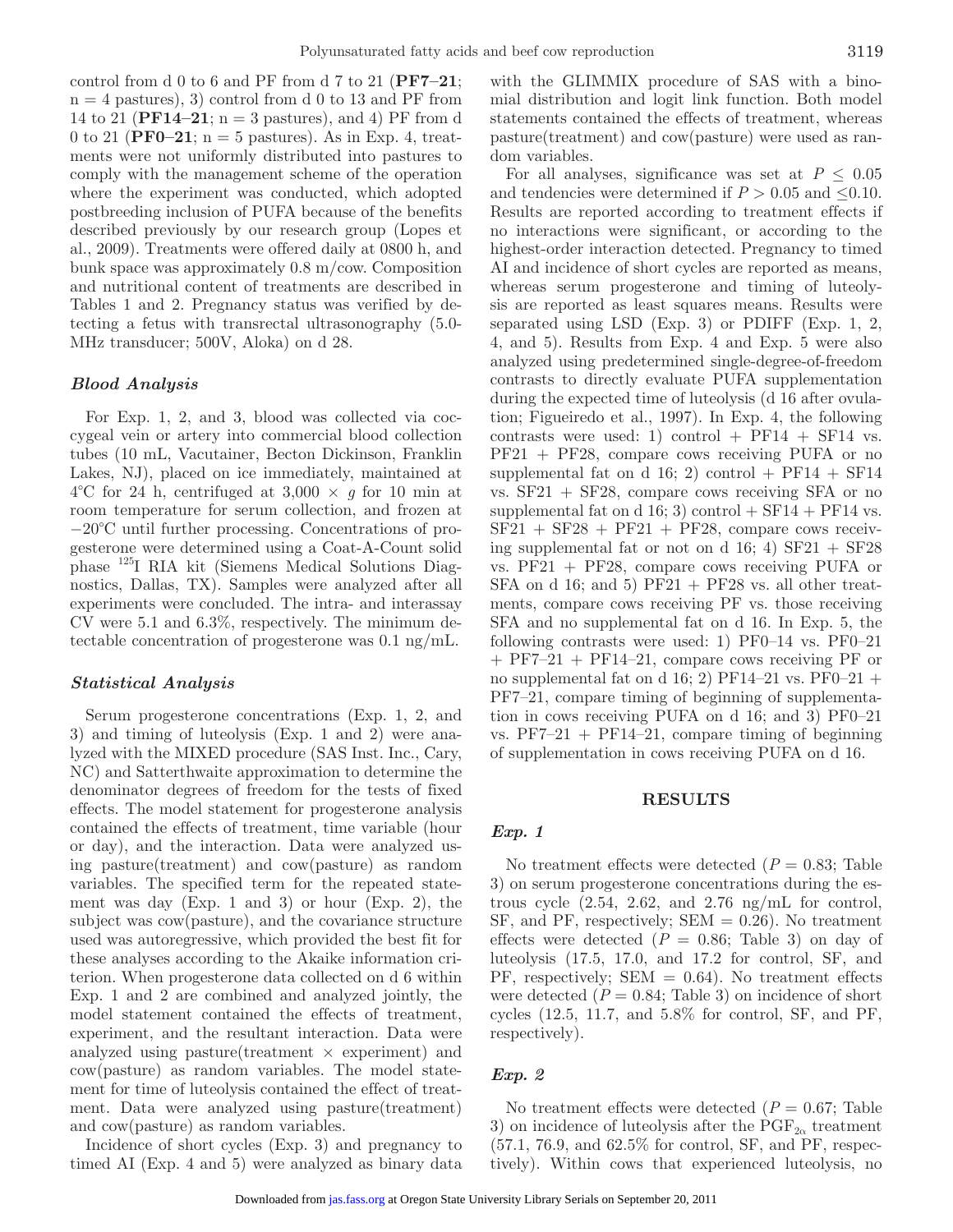| Item                                | Control        | SF             | ΡF             | <b>SEM</b> | $P$ -value |
|-------------------------------------|----------------|----------------|----------------|------------|------------|
| Exp. $1^3$                          |                |                |                |            |            |
| Experimental pasture, n             | $\overline{4}$ | $\overline{4}$ | $\overline{4}$ |            |            |
| Serum progesterone, $ng/mL$         | 2.54           | 2.62           | 2.76           | 0.26       | 0.83       |
| Day of lute olysis, d               | 17.5           | 17.0           | 17.2           | 0.64       | 0.86       |
| Incidence of short cycles, %        | 12.5           | 11.7           | 5.8            |            | 0.84       |
| Exp. $2^4$                          |                |                |                |            |            |
| Experimental pasture, n             | 4              | 4              | 4              |            |            |
| Incidence of luteolysis, %          | 57.1           | 76.9           | 62.5           |            | 0.67       |
| Time of luteolysis, h               | 20.7           | 14.0           | 17.1           | 3.5        | 0.44       |
| Serum progesterone on d $6$ , ng/mL | 3.53           | 3.16           | 4.15           | 0.47       | 0.37       |
| Exp. $3^{\circ}$                    |                |                |                |            |            |
| Experimental pasture, n             | 4              |                | $\overline{4}$ |            |            |
| Incidence of short cycles, %        | 46.1           |                | 50.0           |            | 0.85       |

**Table 3.** Reproductive variables of beef cows supplemented or not with Ca salts of  $PIIFA<sup>1,2</sup>$ 

<sup>1</sup>Cows were offered (as-fed basis) 0.1 kg of a protein-mineral mix  $+$  0.1 kg of ground corn per cow daily in addition to 0.1 kg/cow daily of Ca salts of PUFA (PF; Megalac-E, Quimica Geral do Nordeste, Rio de Janeiro, Brazil), 0.1 kg/cow daily of Ca salts of SFA (SF; Megalac, Church and Dwight, Princeton, NJ), or 0.1 kg/cow daily of kaolin (control; rumen-inert indigestible substance).

2 Luteolysis was determined when serum progesterone concentrations were <1.5 ng/mL. Short cycles were determined in ovulated cows that experienced luteolysis before d 10 of the experiment.

3 Treatments were offered from d 0 to 20 of the estrous cycle. Blood samples were collected on d 2, 4, 6, 8, 10, 12, 14, 15, 16, 17, 18, 19, and 20.

4 Treatments were offered from d 0 to 8 of the estrous cycle. On d 6 of the experiment, all cows received a  $PGF_{2\alpha}$  treatment to stimulate luteolysis. Blood samples were collected every 12 h from d 6 to 8.

5 Treatments were offered from d 0 to 10 of the estrous cycle. Blood samples were collected on d 7, 8, 9, and 10.

treatment effects were detected  $(P = 0.44;$  Table 3) on estimated time of luteolysis after the  $\text{PGF}_{2\alpha}$  treatment (20.7, 14.0, and 17.1 h for control, SF, and PF, respectively;  $SEM = 3.5$ ).

No treatment effects were detected  $(P = 0.37;$  Table 3) on serum progesterone concentrations on d 6 before the PGF<sub>2 $\alpha$ </sub> treatment (3.53, 3.16, and 4.15 ng/mL for control, SF, and PF, respectively;  $SEM = 0.47$ . However, when samples collected on d 6 from Exp. 1 and 2 are combined and analyzed jointly; a treatment effect was detected  $(P = 0.01;$  Figure 1) because PF cows had greater progesterone concentrations compared with control (*P* = 0.02) and SF (*P* < 0.01) cows (4.45, 3.48, and 3.25 ng/mL, respectively; SEM  $= 0.28$ ).

# *Exp. 3 and 4*

In Exp. 3, no treatment effects were detected  $(P =$ 0.85; Table 3) on incidence of short cycles during the first postpartum estrous cycle (46.1 and 50.0% for control and PF, respectively). In Exp. 4, a treatment effect was not detected for pregnancy to timed AI  $(P =$ 0.22; Table 4) given that no significant differences were detected  $(P \geq 0.07)$  when treatments were individually compared with each other. However, cows receiving PF at d 16 relative to TAI (PF21 + PF28;  $50.3\%$ of pregnant cows/total cows) had greater  $(P = 0.03)$ pregnancy to timed AI compared with cohorts concurrently receiving SF  $(SF21 + SF28; 41.9\%$  of pregnant cows/total cows) or control  $(P = 0.01;$  control  $+$  SF14 + PF14; 42.4% of pregnant cows/total cows), as well as compared with all other treatments combined (*P* < 0.01; control + SF14 + SF21 + SF28 + PF14;  $42.2\%$ of pregnant cows/total cows). Further, pregnancy to timed AI was similar  $(P = 0.79)$  between PF21 and PF28 (51.0 vs. 49.8% of pregnant cows/total cows, respectively).



Figure 1. Serum progesterone concentrations on d 6 of the estrous cycle in nonlactating and nonpregnant multiparous beef cows maintained on pasture and receiving supplements (0.1 kg of a proteinmineral mix  $+$  0.1 kg of ground corn per cow daily; as-fed basis) in addition to 0.1 kg/cow daily of Ca salts of PUFA (PF; Megalac-E, Quimica Geral do Nordeste, Rio de Janeiro, Brazil), 0.1 kg/cow daily of Ca salts of SFA (SF; Megalac, Church and Dwight, Princeton, NJ), or 0.1 kg/cow daily of kaolin (control; rumen-inert indigestible substance). Treatments were offered daily, beginning on d 0 of the estrous cycle. A treatment effect was detected  $(P = 0.01)$ . Values with a different letter (a,b) differ at  $P \leq 0.02$ .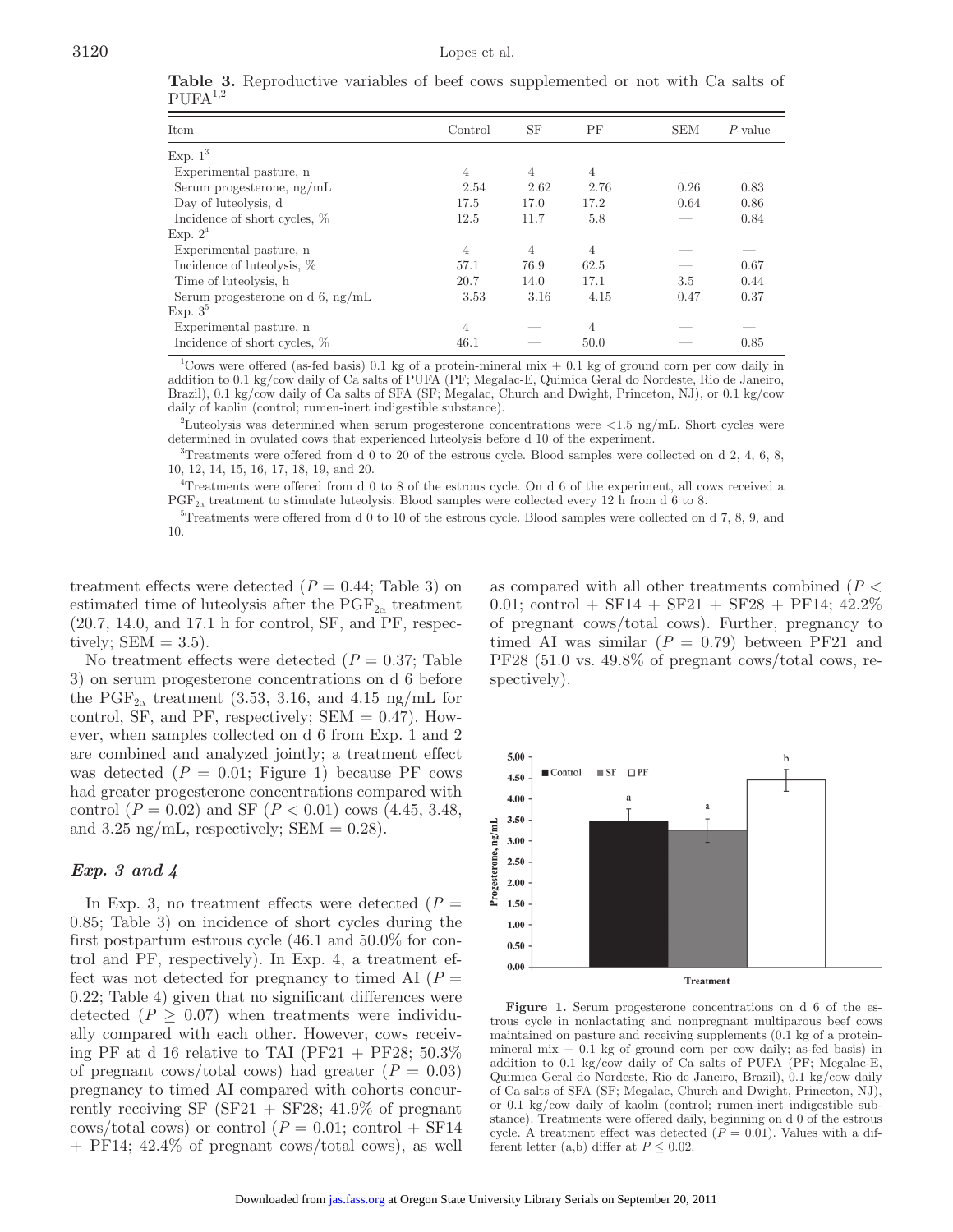|                   |                                            |                           | $Contrast^{3,4}$ |                |      |                |        |
|-------------------|--------------------------------------------|---------------------------|------------------|----------------|------|----------------|--------|
| Item <sup>1</sup> | Pregnancy to<br>timed AI, <sup>2</sup> $%$ | Main effect<br>$P$ -value | 1                | $\overline{2}$ | 3    | $\overline{4}$ | 5      |
| Exp. $4^5$        |                                            |                           |                  |                |      |                |        |
| Control           | 41.6(65/156)                               | 0.22                      | 0.01             | 0.95           | 0.18 | 0.03           | < 0.01 |
| SF <sub>14</sub>  | 41.9(67/160)                               |                           |                  |                |      |                |        |
| SF21              | 42.7(67/157)                               |                           |                  |                |      |                |        |
| SF28              | 41.3(64/155)                               |                           |                  |                |      |                |        |
| PF14              | 43.1(131/304)                              |                           |                  |                |      |                |        |
| PF21              | 51.0(128/251)                              |                           |                  |                |      |                |        |
| <b>PF28</b>       | 49.8(135/271)                              |                           |                  |                |      |                |        |
| Exp. $5^6$        |                                            |                           |                  |                |      |                |        |
| $PF0-14$          | 33.1 $(42/127)^{a}$                        | 0.05                      | 0.02             | 0.42           | 0.26 |                |        |
| $PF0-21$          | 50.3 $(78/155)^b$                          |                           |                  |                |      |                |        |
| $PF7-21$          | 45.3 $(58/128)^{ab}$                       |                           |                  |                |      |                |        |
| $PF14-21$         | 42.8 $(39/91)^{ab}$                        |                           |                  |                |      |                |        |

**Table 4.** Pregnancy to timed AI (pregnant cows/total inseminated cows) of beef cows supplemented or not with Ca salts of PUFA after timed AI

<sup>a,b</sup>Values with different superscripts differ  $(P < 0.05)$ .

<sup>1</sup>Treatments consisted of 0.1 kg of a protein-mineral mix  $+$  0.1 kg of ground corn per cow daily in addition to 0.1 kg/cow daily of Ca salts of PUFA (PF; Megalac-E, Quimica Geral do Nordeste, Rio de Janeiro, Brazil), 0.1 kg/cow daily of Ca salts of SFA (SF; Megalac, Church and Dwight, Princeton, NJ), or 0.1 kg/cow daily of kaolin (control; rumen-inert indigestible substance).

2 Pregnancy to timed AI is reported as means. Values in parentheses represent number of pregnant cows/ total cows.

 $3$ Contrasts for Exp. 4: 1) control + PF14 + SF14 vs. PF21 + PF28, 2) control + PF14 + SF14 vs. SF21 + SF28, 3) control + SF14 + PF14 vs. SF21 + SF28 + PF21 + PF28, 4) SF21 + SF28 vs. PF21 + PF28, and 5) PF21 + PF28 vs. all other treatments.

 $^{4}$ Contrasts for Exp. 5: 1) PF0–14 vs. PF0–21 + PF7–21 + PF14–21, 2) PF14–21 vs. PF0–21 + PF7–21, and 3) PF0–21 vs. PF7–21 + PF14–21.

 $5$ Control = control treatment from d 0 to 28 after AI (n = 3 pastures); SF14 = SF from d 0 to 14 and control from d 15 to 28 (n **=** 3 pastures); SF21 = SF from d 0 to 21 and control from d 22 to 28 (3 pastures); SF28  $=$  SF from d 0 to 28 (3 pastures); PF14 = PF from d 0 to 14 and control from d 15 to 28 ( $\hat{n} = 6$  pastures);  $PF21 = PF$  from d 0 to 21 and control from d 22 to 28 (5 pastures);  $PF28 = PF$  from d 0 to 28 (5 pastures).

 ${}^{6}PFO-14 = PF$  from d 0 to 14 and control from d 15 to 21 (n = 4 pastures); PF0–21 = PF from d 0 to 21  $(n = 5 \text{ pastures}); PFT-21 = \text{control from d 0 to 6 and PF from d 7 to 21 } (n = 4 \text{ pastures}); PFT4-21 = \text{control from d 0 to 6 and PF from d 7 to 21 } (n = 4 \text{ pastures}); PFT4-21 = \text{control from d 0 to 6 and PF from d 7 to 21 } (n = 4 \text{ pastures}); PFT4-21 = \text{control from d 0 to 6 and PF from d 7 to 21 } (n = 4 \text{ pastures}); PFT4-21 = \text{control from d 0 to 6 and PF from d 7 to 21 } (n = 4 \text{ pastures}); PFT4-21 = \text{control$ from d 0 to 13 and PF from 14 to 21 ( $n = 3$  pastures).

## *Exp. 5*

A treatment effect was detected for pregnancy to timed AI  $(P = 0.05;$  Table 4). Cows receiving PF0–21 had greater  $(P = 0.01)$  pregnancy to timed AI compared with PF0–14 (50.3 vs.  $33.1\%$  of pregnant cows/ total cows, respectively). Cows receiving PF7–21 tended to have greater  $(P = 0.07)$  pregnancy to timed AI compared with PF0–14 (45.3% of pregnant cows/total cows for PF7–21). Furthermore, cows receiving PF during d 16 after ovulation  $(PF0-21 + PF7-21 + PF14-$ 21; 46.8% of pregnant cows/total cows) had greater pregnancy to timed AI  $(P = 0.02)$  compared with cows not receiving PF during the same period (PF0–14). Pregnancy to timed AI was similar between PF0–21, PF7–21, and PF14–21 ( $P \ge 0.26$ ).

# **DISCUSSION**

In the present study, Ca salts of PUFA improved pregnancy to timed AI in beef cows only when supplemented during the expected time of luteolysis (around d 16 after ovulation in *B. indicus* females; Figueiredo et al., 1997). These results support previous research from our group that, to our knowledge, first demonstrated the beneficial effects of postbreeding PUFA supplementation on reproductive performance of beef cows (Lopes et al., 2009). More specifically, as reported in Exp. 4, PUFA supplementation is required for at least 21 d after AI to elicit beneficial effects on pregnancy to timed AI. In the same experiment, extending PUFA supplementation to 28 d after AI did not yield any additional benefits on reproductive performance of beef cows. Mann and Lamming (2001) reported that 85% of serviced cows had a developing embryo within uterine material collected on d 16 after breeding. The same authors, however, reported that almost 50% of these cows returned to estrus by d 21 after breeding, indicating that significant embryo losses occur during the expected time of luteolysis. Therefore, postbreeding PUFA supplementation likely increased pregnancy to timed AI herein and in Lopes et al. (2009) by alleviating pregnancy losses that occur around d 16 after conception and later. Further, the beneficial effects of PUFA on pregnancy to timed AI were independent of its contribution to nutrient intake, given that the PF and SF treatments were based on Ca salts of FA, isocaloric, isonitrogenous, and isolipidic, and cows receiving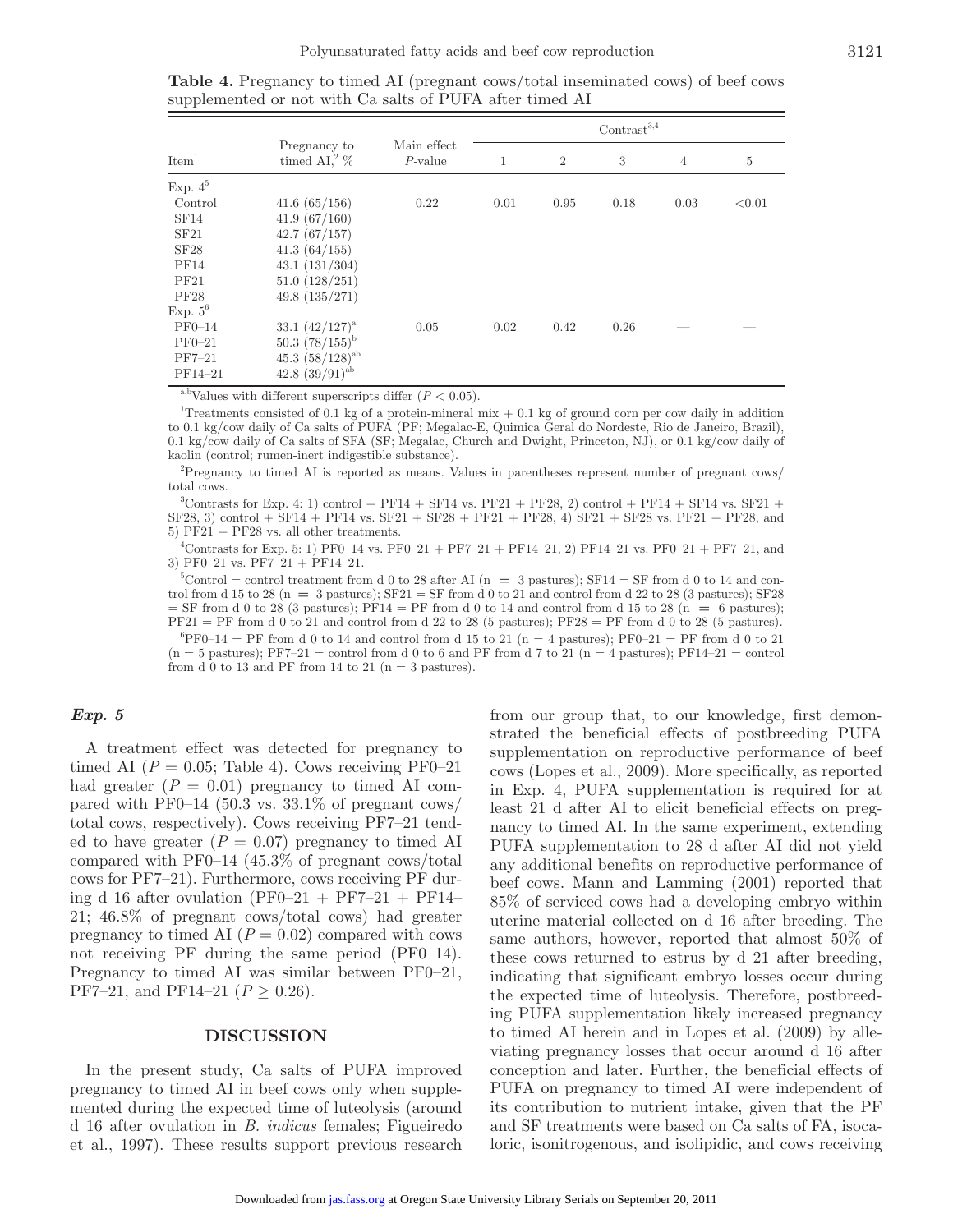the SF treatment had similar pregnancy to timed AI compared with control cows.

Results from Exp. 5 indicate that strategic PUFA supplementation regimens can be adopted to benefit pregnancy rates of beef cows. An experimental group receiving control or SFA from d 0 to 21 was not included in Exp. 5 given that, based on Exp. 4 and data from Lopes et al. (2009), supplementation of Ca salts of PUFA for less than 16 d after AI yields similar pregnancy rates compared with cows receiving control or SFA for 28 d after AI. Still, the additional energy provided by 0.1 kg of the Ca salts of PUFA source accounted for only 2.8% of the daily TDN requirement of cows in Exp. 5 (NRC, 1996), which can be considered marginal and insufficient to contribute to the differences in pregnancy to timed AI detected in Exp. 5. Similar to Exp. 4, PUFA supplementation during the expected time of luteolysis, independent of when supplementation started, had beneficial effects on pregnancy to timed AI (PF0–14 vs. PF0–21 + PF7–21 + PF14–21). However, the most significant improvement was detected when cows received PUFA for 21 d after breeding (PF0–14 vs. PF0–21). Continuous feeding of FA sources is required to manipulate the FA content of body tissues in cattle, including embryonic and tissues within the reproductive tract (Mattos et al., 2000; Bilby et al., 2006). Therefore, cows receiving PF beginning on d 7 and 14 after AI likely did not have sufficient time to incorporate adequate amounts of PUFA into tissues compared with cows receiving PUFA beginning after AI. Nevertheless, circulating FA profile and FA incorporation into maternal and embryonic tissues were not evaluated in the present experiment. Such assessments are warranted to further understand how postbreeding PUFA supplementation benefits reproduction in beef females.

The mechanisms by which postbreeding PUFA supplementation enhances pregnancy rates in beef cows include increased circulating progesterone concentrations (Stronge et al., 2005; Demetrio et al., 2007; Lopes et al., 2009), modulation of  $\mathrm{PGF}_{2\alpha}$  synthesis and luteolysis (Williams and Stanko, 2000; Funston, 2004), and enhanced maternal recognition of pregnancy (Wathes et al., 2007). More specifically, progesterone prepares the uterine environment for conceptus growth and development, controls endometrial secretions and structural changes that are essential for proper embryo development (Gray et al., 2001; Wang et al., 2007), modulates the release of hormones that may regress the corpus luteum and disrupt gestation (Bazer et al., 1998), and is required for proper establishment of pregnancy (Spencer and Bazer, 2002). Supplementation with PUFA increases circulating progesterone concentrations by increasing circulating cholesterol availability, the major precursor for luteal progesterone synthesis (Grummer and Carroll, 1991; Son et al., 1996), as well as alleviating hepatic steroid metabolism (Hawkins et al., 1995; Sangsritavong et al., 2002; Lopes et al., 2009). However, no treatment effects were detected in serum progesterone concentrations in Exp. 1 when samples were collected during the estrous cycle. No treatment effects were also detected in serum progesterone concentrations from samples collected on d 6 within Exp. 2, before  $PGF_{2\alpha}$  treatment. Nevertheless, when samples collected on d 6 within Exp. 1 and 2 are combined and analyzed jointly, given that supplements, FA sources, pastures, and locations were similar between Exp. 1 and 2, cows receiving PF had greater serum progesterone concentrations compared with SF and control cows. Other authors also reported increased circulating progesterone concentrations in cows receiving supplemental PUFA (Talavera et al., 1985; Hawkins et al., 1995; Staples et al., 1998), which is expected to benefit pregnancy establishment and maintenance. However, increased progesterone concentrations only on d 6 after AI might not be sufficient to explain the reproductive benefits of postbreeding PUFA supplementation, although our group reported a positive association among conception rates and serum progesterone concentrations on d 7 after AI in dairy cows (Demetrio et al., 2007). Accordingly, cows receiving PF from d 7 to 21 after TAI had improved pregnancy to timed AI compared with cohorts receiving PF from d 0 to 14 after TAI in Exp. 5, indicating that the reproductive benefits of PUFA were independent of its contribution to increased circulating progesterone during the initial 7 d after TAI.

Postbreeding PUFA supplementation may also enhance circulating progesterone concentrations and overall pregnancy rates by modulating uterine synthesis of  $PGF_{2\alpha}$  and consequently corpus luteum lifespan (Lucy et al., 1991; Mattos et al., 2002). In fact, Williams and Stanko (1999) indicated that one of the main mechanisms by which PUFA enhances pregnancy establishment and maintenance is by delaying luteolysis. Burke et al. (1997) reported that PUFA decreases the overall responsiveness of the corpus luteum to  $PGF_{2\alpha}$ , whereas Oldick et al. (1997) reported that PUFA infusion delayed luteolysis in approximately 1 d in cows receiving exogenous  $\mathrm{PGF}_{2\alpha}$  administration on d 15 of the estrous cycle. Other researchers also demonstrated that PUFA supplementation promotes synthesis of antiluteolytic substances, including  $PGE_3$  (Petit and Twagiramungu, 2006; Wathes et al., 2007). However, in the present study, timing of natural luteolysis (Exp. 1), responsiveness of the corpus luteum to exogenous  $PGF_{2\alpha}$  administration on d 6 of the estrous cycle (Exp. 2), and incidence of short cycles (Exp. 1 and 3) were not altered by PUFA supplementation. These outcomes do not help in elucidating the means by which PUFA supplementation during the expected time of luteolysis increases pregnancy to timed AI, as described in Exp. 4 and 5 and by Lopes et al. (2009). Nevertheless, in Exp. 1, 2, and 3, the effects of PUFA supplementation on corpus luteum survival and lifespan were evaluated in nonpregnant cows. Pregnancy establishment is a complex process that involves communication between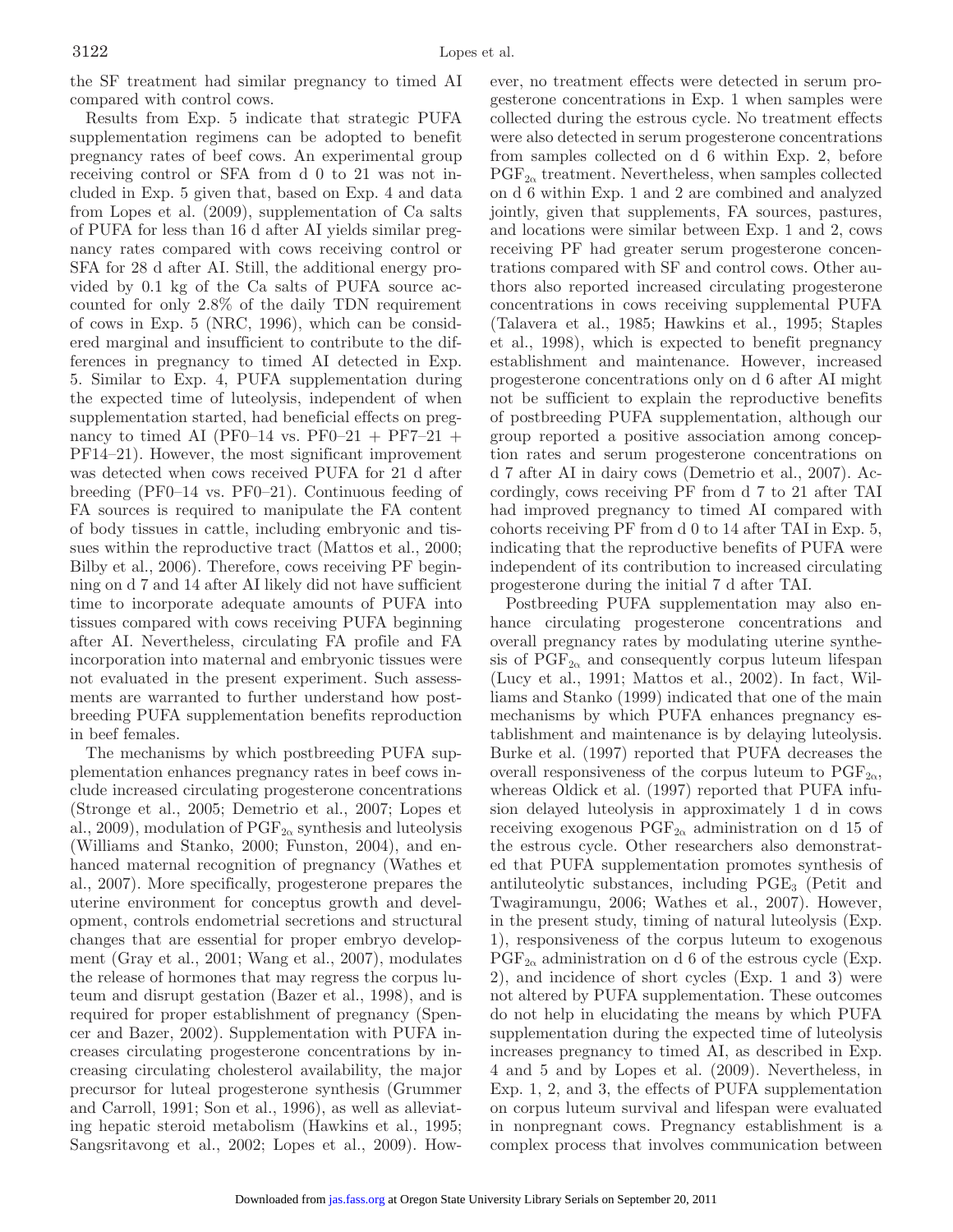the conceptus and maternal tissues to prevent luteolysis and consequent pregnancy loss (Spencer and Bazer, 2004). One can speculate that the conceptus is required to elicit the antiluteolytic effects of the PUFA supplement offered herein, resulting in increased pregnancy to timed AI as detected in Exp. 4 and 5. In fact, PUFA supplementation enhanced initial development of human (Haggarty et al., 2006) and swine embryos (Kojima et al., 1997). Conversely, PUFA supplementation to donor beef cows did not benefit subsequent 72-h in vitro development of recovered, cryopreserved embryos (Guardieiro et al., 2009). Therefore, adequate incorporation of PUFA into conceptus and maternal tissues, particularly during the expected time of luteolysis, might be essential to enhance pregnancy maintenance and overall reproductive performance of beef cows.

The Ca salts of PUFA source offered herein and by Lopes et al. (2009) contained greater amounts and likely resulted in increased duodenal absorption of linoleic acid compared with linolenic acid (Lopes et al., 2009). Linoleic acid can be desaturated and elongated to arachadonic acid, and serve as a precursor for  $\mathrm{PGF}_{2\alpha}$  synthesis (Yaqoob and Calder, 2007). However, previous research indicated that linoleic acid can reduce  $PGF_{2\alpha}$ synthesis by inhibiting the enzymes  $\Delta_6$ -desaturase and cyclooxygenase (Staples et al., 1998; Cheng et al., 2001). Nevertheless, research studies demonstrated that supplementation with linoleic acid to beef cows after breeding increased circulating concentrations of  $PGF_{2\alpha}$ metabolite and reduced overall pregnancy rates (Filley et al., 2000; Grant et al., 2005). Conversely, linolenic acid is a precursor of eicosapentaenoic and docosahexaenoic acids, which have been shown to inhibit cyclooxygenase activity and consequently  $PGF_{2\alpha}$  synthesis (Yaqoob and Calder, 2007). Previous research demonstrated that supplementation with linolenic acid inhibits synthesis of  $\mathrm{PGF}_{2\alpha}$ , delays luteolysis, and reduces pregnancy losses in cattle (Burke et al., 1997; Thatcher et al., 1997; Mattos et al., 2000). Given that the amount and type of FA reaching target tissues dictates whether luteolysis is stimulated or inhibited (Thatcher and Staples, 2000), it cannot be concluded if PUFA supplementation benefited reproductive performance of beef cows because of the increased supply of linoleic acid, linolenic acid, or both. Consequently, further research is warranted to determine the dietary quantity and ratio of linoleic and linolenic acids required to effectively benefit reproductive function in beef females.

In conclusion, postbreeding supplementation of Ca salts of PUFA, particularly during the expected time of luteolysis, increased pregnancy to timed AI in beef cows. The mechanisms by which postbreeding PUFA supplementation benefits reproductive performance in beef females, including modulation of luteolysis, still need to be investigated further. Nevertheless, supplementing Ca salts of PUFA for 21 d beginning at AI might be a feasible alternative to enhance reproductive performance of beef cows and promote overall efficiency in cow-calf operations.

# **LITERATURE CITED**

- Bazer, F. W., T. E. Spencer, and T. L. Ott. 1998. Endocrinology of the transition from recurring estrous cycles to establishment of pregnancy in subprimate mammals. Pages 1–34 in The Endocrinology of Pregnancy. F. W. Bazer, ed. Humana Press Inc., Totowa, NJ.
- Bilby, T. R., T. Jenkins, C. R. Staples, and W. W. Thatcher. 2006. Pregnancy, bovine somatotropin, and dietary n-3 fatty acids in lactating dairy cows: III. Fatty acid distribution. J. Dairy Sci. 89:3386–3399.
- Burke, J. M., C. R. Staples, C. A. Risco, R. L. De La Sota, and W. W. Thatcher. 1997. Effects of feeding a ruminant grade Menhaden fish meal on reproductive and productive performance of lactating dairy cows. J. Dairy Sci. 80:3386–3398.
- Cheng, Z., R. S. Robinson, P. G. A. Pushpakumara, R. J. Mansbridge, and D. C. Wathes. 2001. Effect of dietary polyunsaturated fatty acids on uterine prostaglandin synthesis in the cow. J. Endocrinol. 171:463–473.
- Cooke, R. F., and J. D. Arthington. 2009. Plasma progesterone concentrations determined by commercial radioimmunoassay kit as puberty criteria for Brahman-crossbred heifers. Livest. Sci. 123:101–105.
- Demetrio, D. G. B., R. M. Santos, C. G. B. Demetrio, and J. L. M. Vasconcelos. 2007. Factors affecting conception rates following artificial insemination or embryo transfer in lactating Holstein cows. J. Dairy Sci. 90:5073–5082.
- FASS. 1999. Guide for the care and use of agricultural animals in agricultural research and teaching. 1st rev. ed. Fed. Anim. Sci. Soc., Champaign, IL.
- Figueiredo, R. A., C. M. Barros, O. L. Pinheiro, and J. M. P. Soler. 1997. Ovarian follicular dynamics in Nelore breed (*Bos indicus*) cattle. Theriogenology 47:1489–1505.
- Filley, S. J., H. A. Turner, and F. Stormshak. 2000. Plasma fatty acids, prostaglandin  $F_2$  alpha metabolite, and reproductive response in postpartum heifers fed rumen bypass fat. J. Anim. Sci. 78:139–144.
- Funston, R. N. 2004. Fat supplementation and reproduction in beef females. J. Anim. Sci. 82(E-Suppl.):E154–E161.
- Grant, M. H. J., B. M. Alexander, B. W. Hess, J. D. Bottger, D. L. Hixon, E. A. Van Kirk, T. M. Nett, and G. E. Moss. 2005. Dietary supplementation with safflower seeds differing in fatty acid composition differentially influences serum concentrations of prostaglandin F metabolite in postpartum beef cows. Reprod. Nutr. Dev. 45:721–727.
- Gray, C. A., K. M. Taylor, W. S. Ramsey, J. R. Hill, F. W. Bazer, F. F. Bartol, and T. E. Spencer. 2001. Endometrial glands are required for preimplantation conceptus elongation and survival. Biol. Reprod. 64:1608–1613.
- Grummer, R. R., and D. J. Carroll. 1991. Effects of dietary fat on metabolic disorders and reproductive performance of dairy cattle. J. Anim. Sci. 69:3838–3852.
- Guardieiro, M. M., G. M. Machado, M. R. Bastos, G. B. Mourão, L. H. D. Carrijo, M. A. N. Dode, and R. Sartori. 2009. Postcryopreservation viability of embryos from Nellore heifers supplemented with rumen-protected fat. Reprod. Fertil. Dev. 22:205–206.
- Haggarty, P., M. Wood, E. Fergunson, G. Hoad, A. Srikantharajah, E. Milne, M. Hamilton, and S. Bhattacharya. 2006. Fatty acid in metabolism in human preimplantation embryos. Hum. Reprod. 21:766–773.
- Hawkins, D. E., K. D. Niswender, G. M. Oss, C. L. Moeller, K. G. Odde, H. R. Sawyer, and G. D. Niswender. 1995. An increase in serum lipids increases luteal lipid content and alters the disappearance rate of progesterone in cows. J. Anim. Sci. 73:541–545.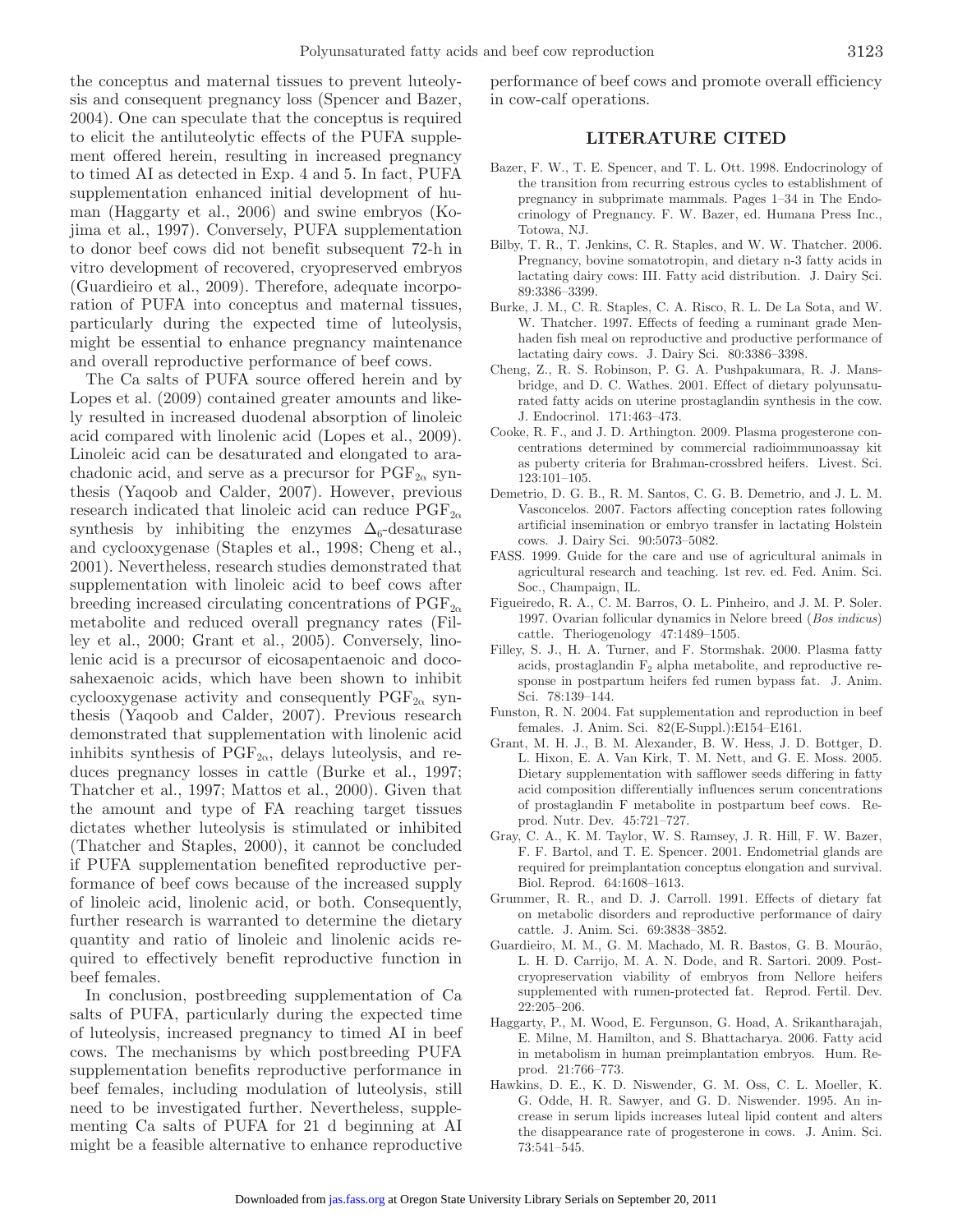- Kojima, K., Y. Zeniya, T. Aoyama, A. Kondo, and J. Yoshino. 1997. Dietary administration of fatty acids-enriched mold dried cell containing γ-linoleic acid to female pigs improves ovulation rate and embryo quality in summer. J. Reprod. Dev. 43:121–127.
- Lopes, C. N., A. B. Scarpa, B. I. Cappellozza, R. F. Cooke, and J. L. M. Vasconcelos. 2009. Effects of rumen-protected polyunsaturated fatty acid supplementation on reproductive performance of *Bos indicus* beef cows. J. Anim. Sci. 87:3935–3943.
- Lucy, M. C., C. R. Staples, F. M. Michel, W. W. Thatcher, and D. J. Bolt. 1991. Effect of feeding calcium soaps to early postpartum dairy cows on plasma prostaglandin  $F_{2\alpha}$ , luteinizing hormone, and follicular growth. J. Dairy Sci. 74:483–489.
- Mann, G. E., and G. E. Lamming. 2001. Relationship between maternal endocrine environment, early embryo development and inhibition of the luteolytic mechanism in cows. Reproduction 121:175–180.
- Mattos, R., C. R. Staples, and W. W. Thatcher. 2000. Effects of dietary fatty acids on reproduction in ruminants. Rev. Reprod. 5:38–45.
- Mattos, R., C. R. Staples, J. Williams, A. Amorocho, M. A. Mc-Guire, and W. W. Thatcher. 2002. Uterine, ovarian, and production responses of lactating dairy cows to increasing dietary concentrations of menhaden fish meal. J. Dairy Sci. 85:755– 764.
- Meneghetti, M., O. G. Sa Filho, R. F. G. Peres, G. C. Lamb, and J. L. M. Vasconcelos. 2009. Fixed-time artificial insemination with estradiol and progesterone for *Bos indicus* cattle: I. Basis for development of protocols. Theriogenology 72:179–189.
- NRC. 1996. Nutrient Requirements of Beef Cattle. 7th rev. ed. Natl. Acad. Press, Washington, DC.
- Oldick, B. S., C. R. Staples, W. W. Thatcher, and P. Gyawu. 1997. Abomasal infusion of glucose and fat—Effect on digestion, production, and ovarian and uterine functions of cows. J. Dairy Sci. 80:1315–1328.
- Petit, H. V., and H. Twagiramungu. 2006. Conception rate and reproductive function of dairy cows fed different fat sources. Theriogenology 66:1316–1324.
- Sangsritavong, S., D. G. Mashek, A. Gumen, J. M. Haughian, R. R. Grummer, and M. C. Wiltbank. 2002. Metabolic clearance rate of progesterone and estradiol-17 β is decreased by fat. J. Anim. Sci. 80(Suppl. 1):142. (Abstr.)
- Son, J., R. J. Grant, and L. L. Larson. 1996. Effects of tallow and escape protein on lactational and reproductive performance of dairy cows. J. Dairy Sci. 79:822–830.
- Spencer, T. E., and F. W. Bazer. 2002. Biology of progesterone action during pregnancy recognition and maintenance of pregnancy. Front. Biosci. 7:d1879–d1898.
- Spencer, T. E., and F. W. Bazer. 2004. Conceptus signals for establishment and maintenance of pregnancy. Reprod. Biol. Endocrinol. 2:49–63.
- Staples, C. R., J. M. Burke, and W. W. Thatcher. 1998. Influence of supplemental fats on reproductive tissues and performance of lactating cows. J. Dairy Sci. 81:856–871.
- Stronge, A., J. Sreenan, M. Diskin, J. Mee, D. Kenny, and D. Morris. 2005. Post-insemination milk progesterone concentration and embryo survival in dairy cows. Theriogenology 64:1212–1224.
- Talavera, F., C. S. Park, and G. L. Williams. 1985. Relationships among dietary lipid intake, serum cholesterol and ovarian function in Holstein heifers. J. Anim. Sci. 60:1045–1051.
- Thatcher, W. W., M. Binelli, J. Burke, C. R. Staples, J. D. Ambrose, and S. Coelho. 1997. Antiluteolytic signals between the conceptus and endometrium. Theriogenology 47:131–140.
- Thatcher, W. W., and C. R. Staples. 2000. Effects of dietary fat supplementation on reproduction in lactating dairy cows. Adv. Dairy Technol. 12:213–232.
- Wagner, J. J., K. S. Lusby, J. W. Oltjen, J. Rakestraw, R. P. Wettemann, and L. E. Walters. 1988. Carcass composition in mature Hereford cows: Estimation and effect on daily metabolizable energy requirement during winter. J. Anim. Sci. 66:603–612.
- Wang, C. K., R. S. Robinson, A. P. Flint, and G. E. Mann. 2007. Quantitative analysis of changes in endometrial gland morphology during the bovine oestrous cycle and their association with progesterone levels. Reproduction 134:365–371.
- Wathes, D. C., D. Robert, E. Abayasekara, and R. J. Aitken. 2007. Polyunsaturated fatty acids in male and female reproduction. Biol. Reprod. 77:190–201.
- Williams, G. L., and R. L. Stanko. 1999. Dietary fats as reproductive nutraceuticals in beef cattle. Accessed Jan. 15, 2011. http:// www.asas.org/jas/symposia/proceedings/0915.pdf.
- Yaqoob, P., and P. C. Calder. 2007. Fatty acids and immune function: New insights into mechanisms. Br. J. Nutr. 98(Suppl. 1):S41–S45.